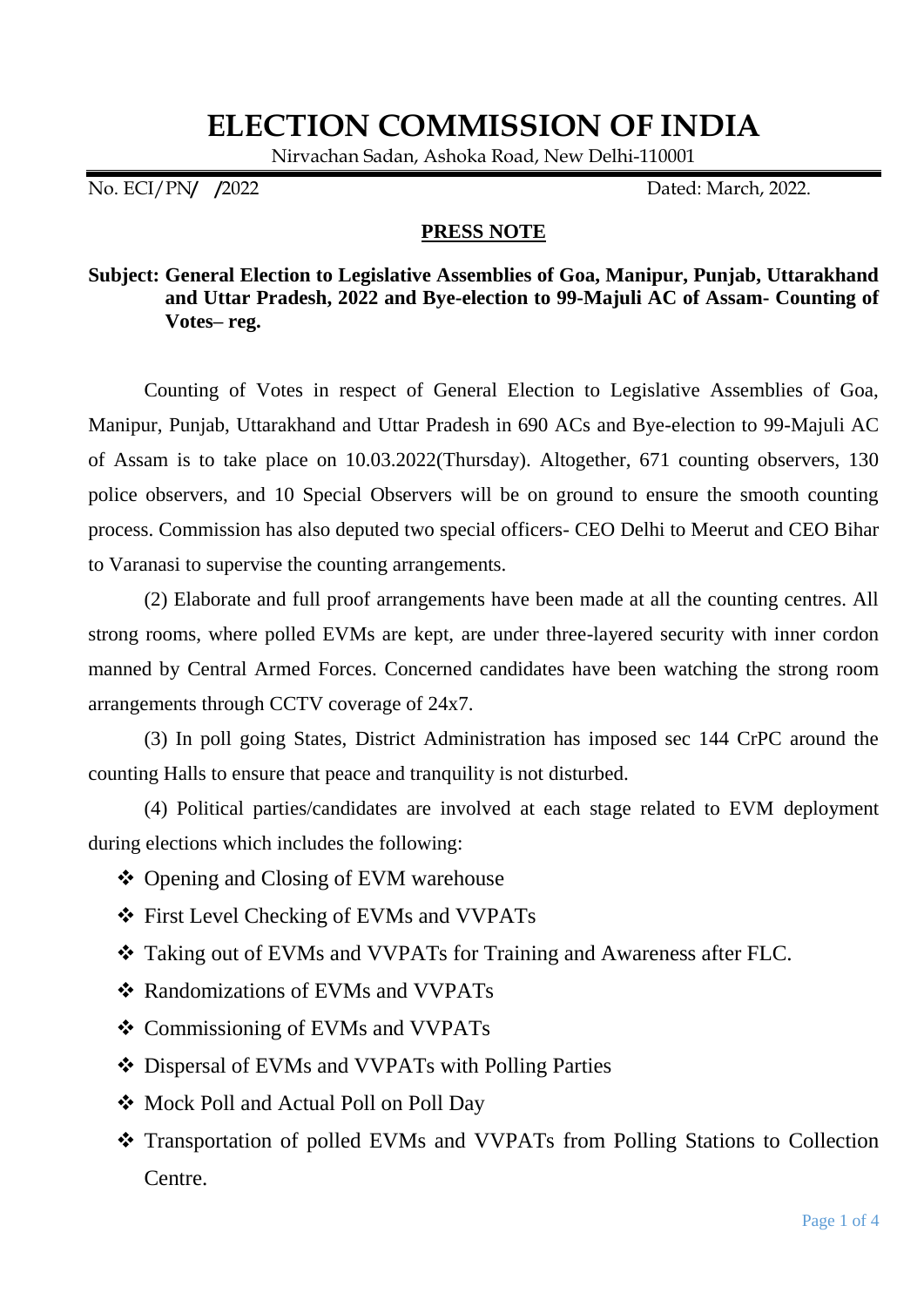- Storage of Polled EVMs and VVPATs
- ❖ Counting of Votes

(5) At each stage, serial number of each EVM (including polled) is shared with the political parties/candidates.

(6) Postal ballots received before 8AM on counting day shall be taken up for counting.

(7) The important points related to counting of votes are as follows:

- Counting of votes shall be taken up for postal ballots at 08:00 AM and shall continue till its completion. All existing instructions of counting of ETPBS and Postal Ballots shall be complied with.
- After a gap of 30 minutes from the commencement of counting of postal ballot papers, Counting of votes for EVM shall commence at 08:30 AM. EVM counting shall continue irrespective of the stage of postal ballot counting as per ECI instructions dated 18 May 2019.
- After each round of counting, tabulation of result in a prescribed format will be done. This will be signed by RO and Observer and a copy will be shared with the candidates. After announcement of round-wise result, counting of next round will be taken up as per extant instructions.
- Postal ballot result will also be shared in the prescribed format after obtaining signatures of candidates' agents.
- On 8<sup>th</sup> April, 2019, the Hon'ble Supreme Court of India, in the interest of greater satisfaction of stakeholders, increased the sample size of number of VVPAT slips to be matched with EVM count from the then existing 1 polling station per Assembly Constituency/Segment to 5 polling stations per Assembly Constituency/Segment. The review of this judgment was also dismissed by the Hon'ble Supreme Court of India on  $7<sup>th</sup>$  May, 2019.

The above direction of the Hon'ble Supreme Court of India is being strictly followed by the Election Commission of India in every election.

• RO shall make entry of round wise results in ENCORE, which will be displayed on result website of ECI ([https://results.eci.gov.in\)](https://results.eci.gov.in/)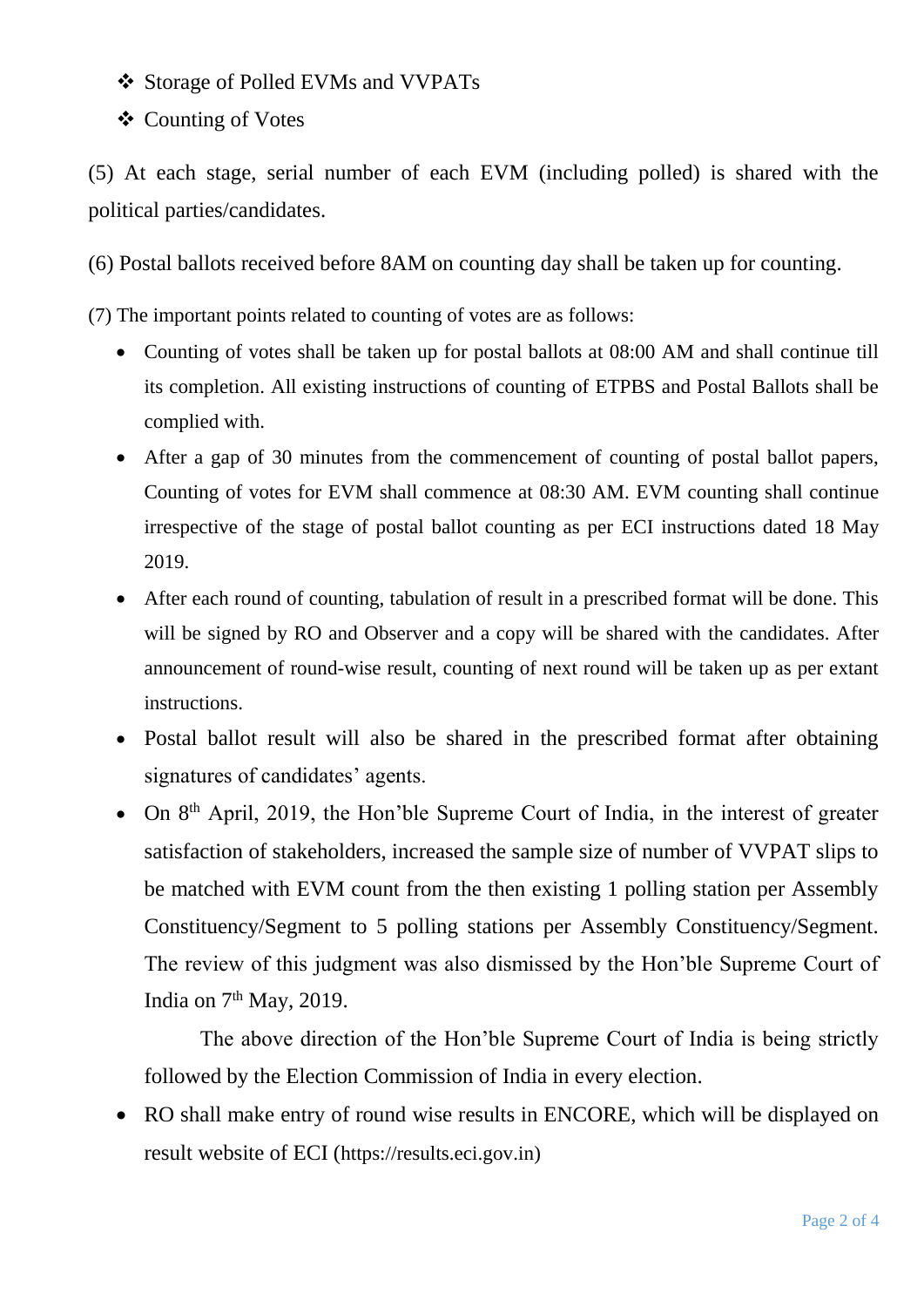- In case the margin of victory is less than the number of Postal Ballot papers rejected as invalid at the time of counting, all the rejected Postal Ballot papers shall be mandatorily re-verified by the RO before declaration of result as per ECI instruction dated 18 May 2019. Whenever, such re-verification is done, the entire proceedings should be videographed as per ECI instructions dated 21 January 2009.
- (8)The Commission from time to time has issued detailed instructions related to counting of votes which shall also be applicable during counting of votes in respect of General Election to Legislative Assemblies of Goa, Manipur, Punjab, Uttarakhand and Uttar Pradesh and Bye-election to 99-Majuli AC of Assam.
- (9) Media centre has been set up at each counting location for round-wise dissemination of trends. Media passes have also been issued.
- (10) Only authorized persons shall be allowed entry inside the counting hall.
- (11) The trends and results will be available after 8.00 AM on 10.03.2022, on the following mediums apart from all the counting centres for dissemination of information:

1. The results are displayed on the website of the Election Commission of India [\(https://results.eci.gov.in\)](https://results.eci.gov.in/) and are updated periodically to display the current round wise trends and result of each constituency.

2. The trends and results are also accessible through the "VoterHelpline App"Mobile App available at Google Play Store and Apple App Store.

"The website/ mobile app will display information as filled by the Returning Officers in the system from the respective Counting Centres. The EC will be displaying the information as being filled by the Returning Officers in the system from their respective Counting Centres. The final data for each AC will be shared in Form 20 only."

- (12) There has been some rumours related to EVMs etc., which are totally unrelated to polled EVMs and in each case of slightest breach of protocol, swift action has been taken by the Commission against the concerned officers.
- (13) No person should indulge in any rumour mongering or spreading wrongful information. Commission has directed CEOs and District Administration to take strictest legal action against such mongers and mischief.